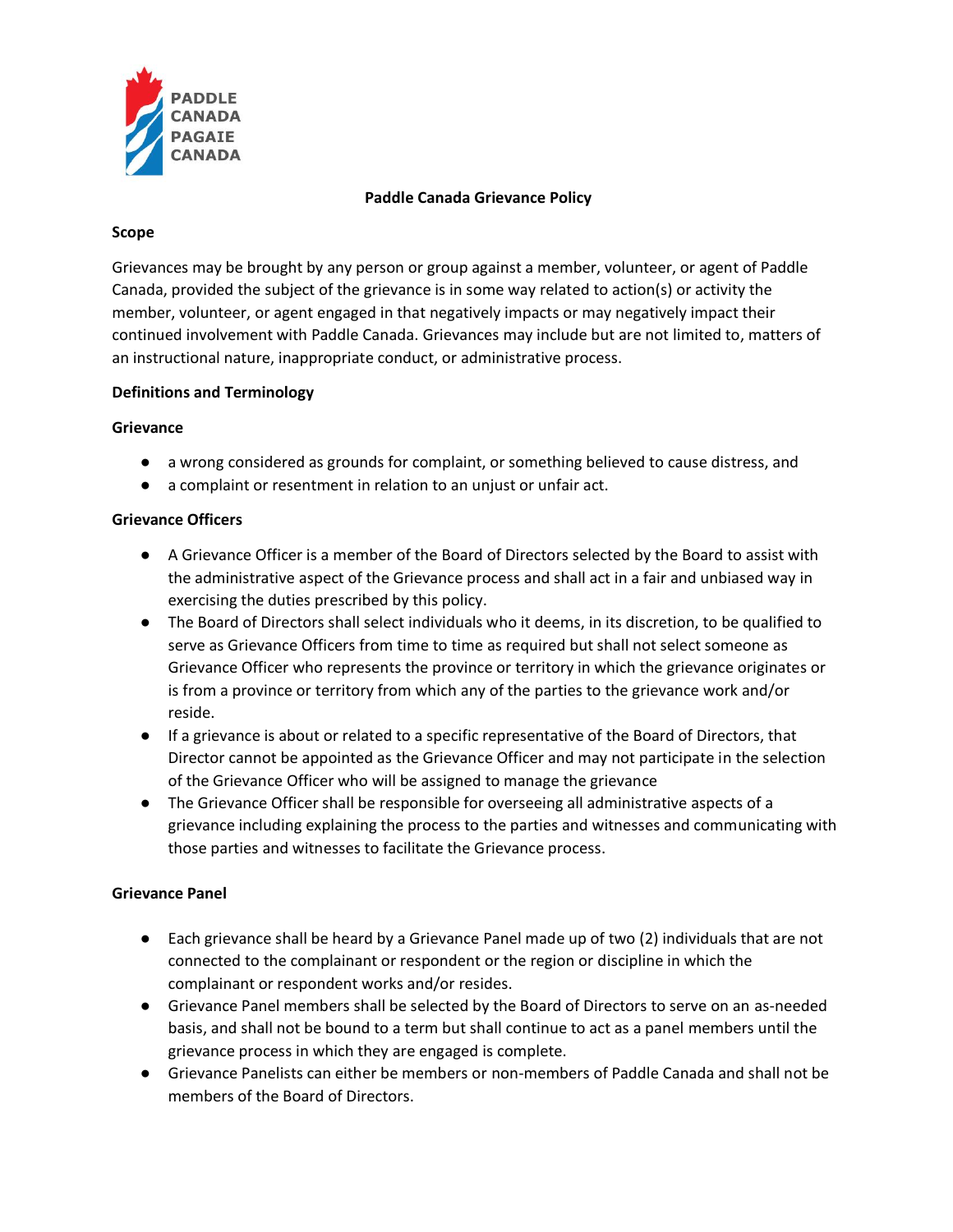- Grievance Panelists will act in a fair and unbiased manner and in the best interests of Paddle Canada.
- The Grievance Panel shall hear the evidence and arguments of the parties and any witnesses the parties wish to call or the panel in its discretion may wish to call to give evidence.
- The Grievance Panel shall decide the outcome of the grievance and may apply any Paddle Canada policy that the Grievance Panel in its discretion deems relevant.
- The Grievance Panel shall produce a written decision outlining the evidence and their findings with reference to the evidence presented and the reasoning used to support those findings.
- The Grievance Panel shall apply the balance of probabilities evidentiary standard in arriving at conclusions of fact.

## **Complainant**

An individual or group of individuals that puts forth a grievance. The Complainant may become the Respondent in a Request for Review if a decision of the Grievance Panel is reviewed.

## **Respondent**

An individual or group of individuals about whom the Complaint is made. The Respondent(s) may become the Appellant(s) in a review if the Respondent files a Request for Review of the decision of the Grievance Panel.

## **Party**

A "party" can be a Complainant or a Respondent

### **Witness**

A witness is someone called to give evidence by a party or called to give evidence by the Grievance Panel in exercising their discretion to call witnesses.

### **Process of Filing a Grievance with Paddle Canada**

No grievance that is filed more than two (2) years after the conduct being grieved shall be heard by the Grievance Panel. This time limit is subject to reasonable exceptions at the discretion of the Board of Directors who may consider such factors as:

- 1. the person subject to the conduct being grieved was not sufficiently aware of the conduct and/or the identity of the perpetrator(s) of the conduct such that no meaningful complaint could be framed as a grievance for the purpose of the process detailed in this policy;
- 2. the person subject to the conduct being grieved was unable to file a grievance due to a recognized disability.
- 3. The relevant conduct is ongoing and although some of the conduct was outside the two-year limit, the conduct was sufficiently related to conduct being grieved that it should be considered as if it were within the two-year limit;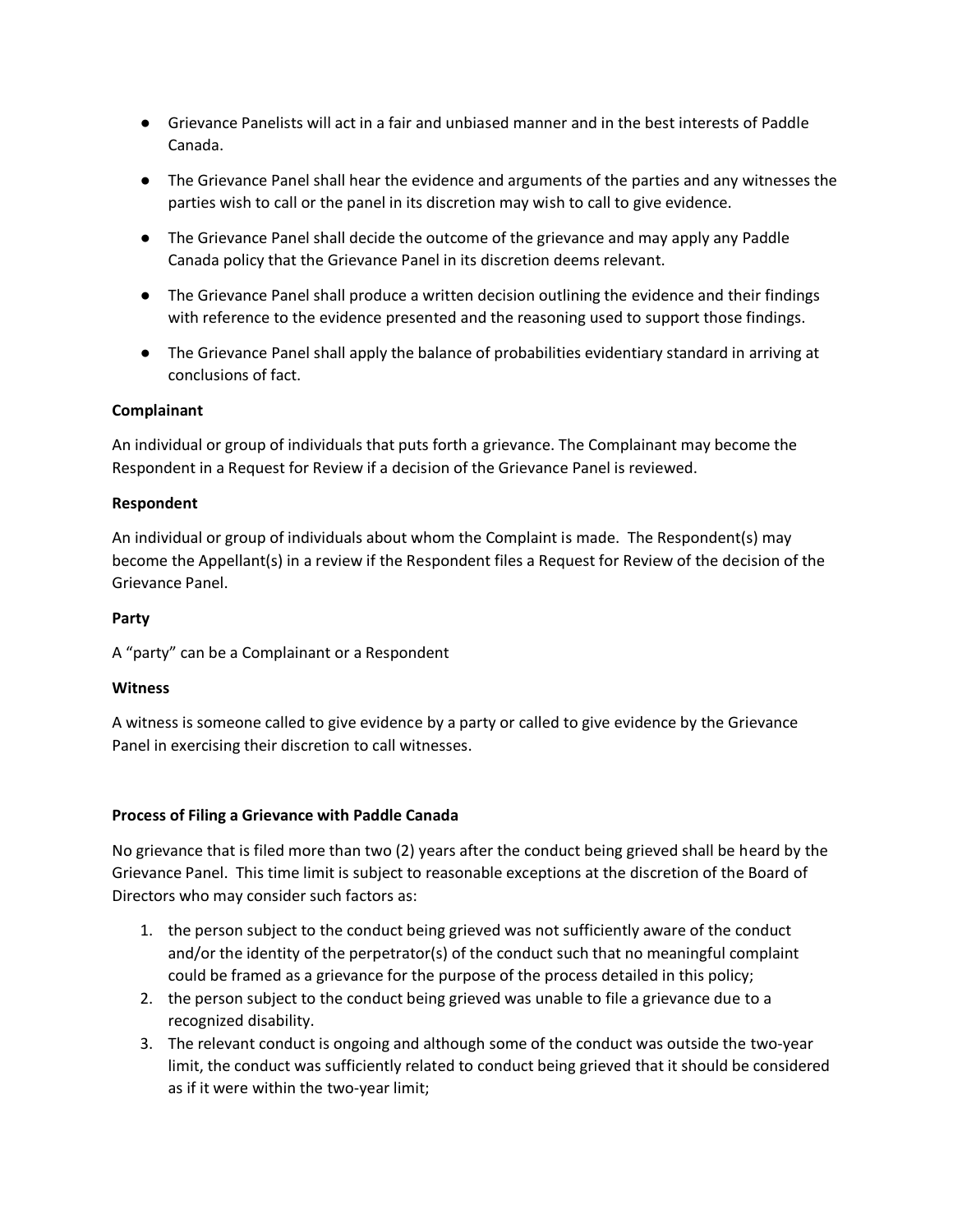4. Any other factor that the Board of Directors, in its sole and absolute discretion deems relevant to the issue of granting an extension of the two-year limitation on filing a grievance.

## Solved by Parties

In all cases, it is highly recommended that complainants and respondents attempt to resolve issues informally by communicating or negotiating with the other party before contacting the Paddle Canada Executive Director.

If the parties cannot reach a resolution, the complainant may submit a grievance to the Paddle Canada Executive Director by email, or letter. The Executive Director will ensure that it is assigned to a Grievance Officer selected by the Board.

If the grievance is about or by the Executive Director and it cannot be resolved informally between the parties, the complainant will submit a grievance to the last appointed Grievance Officer or the President of the Board of Directors or the Board of Directors as a whole in the event that the complainant feels neither of the other options to be appropriate in the circumstances.

If the grievance is about or by a member of the Board of Directors and it cannot be resolved informally, the complainant will submit the grievance to the Executive Director.

### First Contact and Grievance Committee Engaged

The Executive Director will log and acknowledge receipt of the complaint within 5 business working days. If the Executive Director is the Respondent, whoever received the Grievance shall log and acknowledge receipt of the complaint within 5 business working days unless this duty is assigned to a Grievance Officer in which case the Grievance Officer shall log and acknowledge receipt of the complaint within 5 business working days from the original receipt of the Grievance by an official of Paddle Canada.

In the case where the Executive Director, a Director, or any member becomes aware of potential improper conduct, harassment, or discrimination, they may initiate a grievance process even if a complainant has not filed a formal complaint. Initiation of a grievance process in relation to claims of harassment or discrimination shall be understood to be equivalent to satisfying the duty to investigate such concerns under employment-related (eg. *Occupational Health and Safety Act* R.S.O. 1990 c. O. 1 ) and/or Human Rights legislation (eg. *Human Rights Code* R.S.O. 1990 c. H.19) unless another Paddle Canada Policy expressly supersedes this policy.

The Executive Director (ED) will assign the file to the Grievance Officer (GO) selected to handle that grievance.

The GO and the ED will review the grievance and decide if this can be resolved without a Grievance Panel. For example: if the complaint is about a simple policy breach, that can be resolved by contacting the respondent without the need for a formal grievance process. If this should happen, the grievance shall only be considered resolved if and when all parties to the grievance agree it is resolved.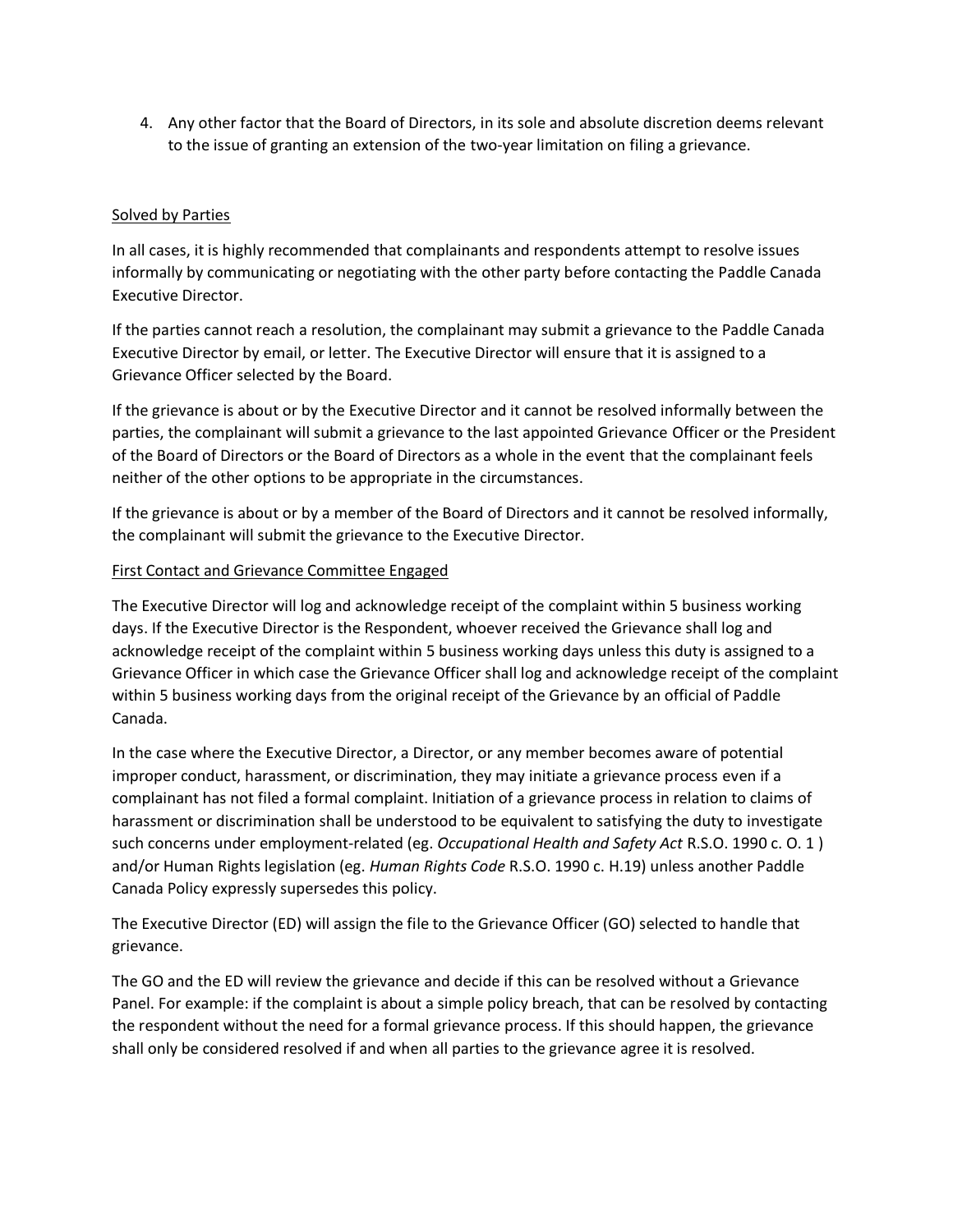If the grievance is about or by the Executive Director, the Board of Directors will review the grievance and decide if it can be resolved without a Grievance Panel. If this should happen, the grievance shall only be considered resolved when all parties to the grievance agree it is resolved.

If it is determined that a Grievance Panel is needed, the Grievance Officer will then ensure the two (2) people selected by the Board to sit on the Grievance Panel commence the investigation/ hearing phase of the grievance. The Grievance Panel will connect with the complainant and respondent and shall endeavor to provide a decision within 90 days from the date of contact from the parties.

## **Investigation/ Hearing Phase**

If the grievance goes to the Grievance Panel

- The grievance panel will investigate the complaint by reviewing all material from the Complainant, the Respondent, and receive information from other parties as witnesses if needed.
- The Grievance Panel may request additional information from witnesses and other committees (e.g. Program Development Committees on program and instructor expectation, guidelines, procedures, program material, etc.).
- The Grievance Panel may request additional submissions from members of a program committee if they deem it may be relevant.
- Notification may be given to the Complainant and Respondent if additional time is needed by the Grievance Panel
- The Grievance Panel may conduct the investigation/ hearing in person, online, by correspondence or another manner as it deems appropriate or practical in the circumstances
- Should the Grievance Panel wish to conduct a hearing in person, it may do so with all parties present or not and may order the exclusion of witnesses during the hearing as it deems appropriate or practical in the circumstances.

After the investigation/hearing phase, the Grievance Panel shall submit a written report to the ED and GO its findings with its reasoning in support of those findings and make recommendations. The recommendations should consider but not be limited to the following options: no action; coaching; a written reprimand; suspension of membership for a specified period to develop skills or further investigation and monitoring; termination of membership; etc..

The Grievance Panel shall include in their decision an executive summary section that summarizes their findings without the reasoning used to reach those findings and the Panel's recommendations. This executive summary shall be written in such a way as to be suitable for delivery to the parties. Within 10 business days of receipt, the GO and/or ED shall report the decision and the recommendations to the parties in writing and may include the contents of the Panel's executive summary. In the event that the removal or suspension of a member is recommended, the Board of Directors must approve this decision.

In the case of a complaint against or by the ED, the Grievance Panel shall submit its decision and recommendations to the Board of Directors. The Board of Directors will take the recommendations into consideration in determining what if any action(s) to take. The Board shall also communicate the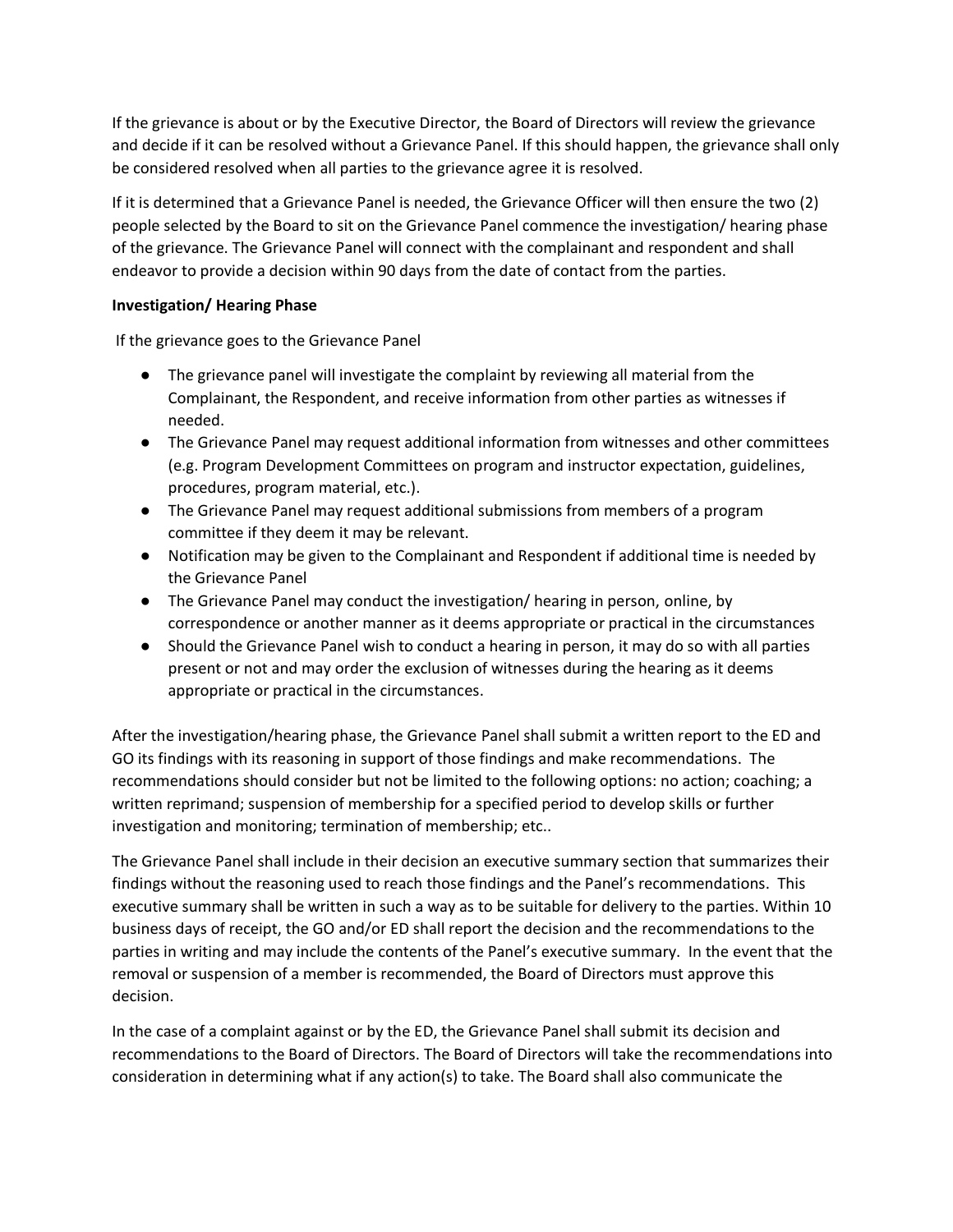decision and recommendations of the Grievance Panel to the parties within 10 days of receiving the written decision.

In the case of a complaint against or by a representative of the Board, the Grievance Panel shall submit its written decision and recommendations to the Board of Directors (without including the Director who is subject to the investigation). The Board of Directors (excluding the director who was a party to the grievance) will take the recommendations into consideration in determining what if any action(s) to take and the Board shall communicate the decision and recommendations of the Grievance Panel to the parties. Any Director who was a complainant or respondent in the Review Process, shall not have a vote in any vote by the Board in determining how the grievance will be addressed by way of disciplinary action or otherwise.

# **Outcome: Discipline Outcomes**

Typically, progressive discipline will progress through the following steps:

Coaching – informal or formal Verbal Warning – formal (for clarity, a verbal warning shall be recorded in writing by making a record of the date, time, and essential warning communicated verbally) Written Warning – formal Suspension of Membership – formal Termination of Membership

Degrees of discipline shall be used in relation to the problem at hand. Paddle Canada reserves the right to skip the first four steps in the progressive disciplinary pathway and move straight to termination of membership where the Board deems it necessary.

# **Request for Review**

If the Complainant or Respondent is unsatisfied with the decision and/ or recommendations of the Grievance Panel, they can request a Review by the Paddle Canada Board of Directors.

A Request for Review shall not be heard unless the party or parties requesting it do so on the basis of one or more of the following grounds:

- 1. There is new evidence that was not available at the time the Grievance Panel made its decision;
- 2. The decision was based on a material error of fact that demonstrates a fundamental misapprehension of the evidence presented to the Grievance Panel
- 3. There is substantial evidence that one or more members of the Grievance panel were biased.
- 4. There is substantial evidence of a lack of appropriate procedural fairness in the process of the Grievance Panel that could have affected the outcome.

The Paddle Canada Board of Directors will then reply to the request within 30 days with one of the following responses:

- 1. Notification that more time is required to examine or resolve the grievance (to a maximum of 30 days); or
- 2. To provide the Complainant or Respondent with their decision and a summary of the reasons for that decision.